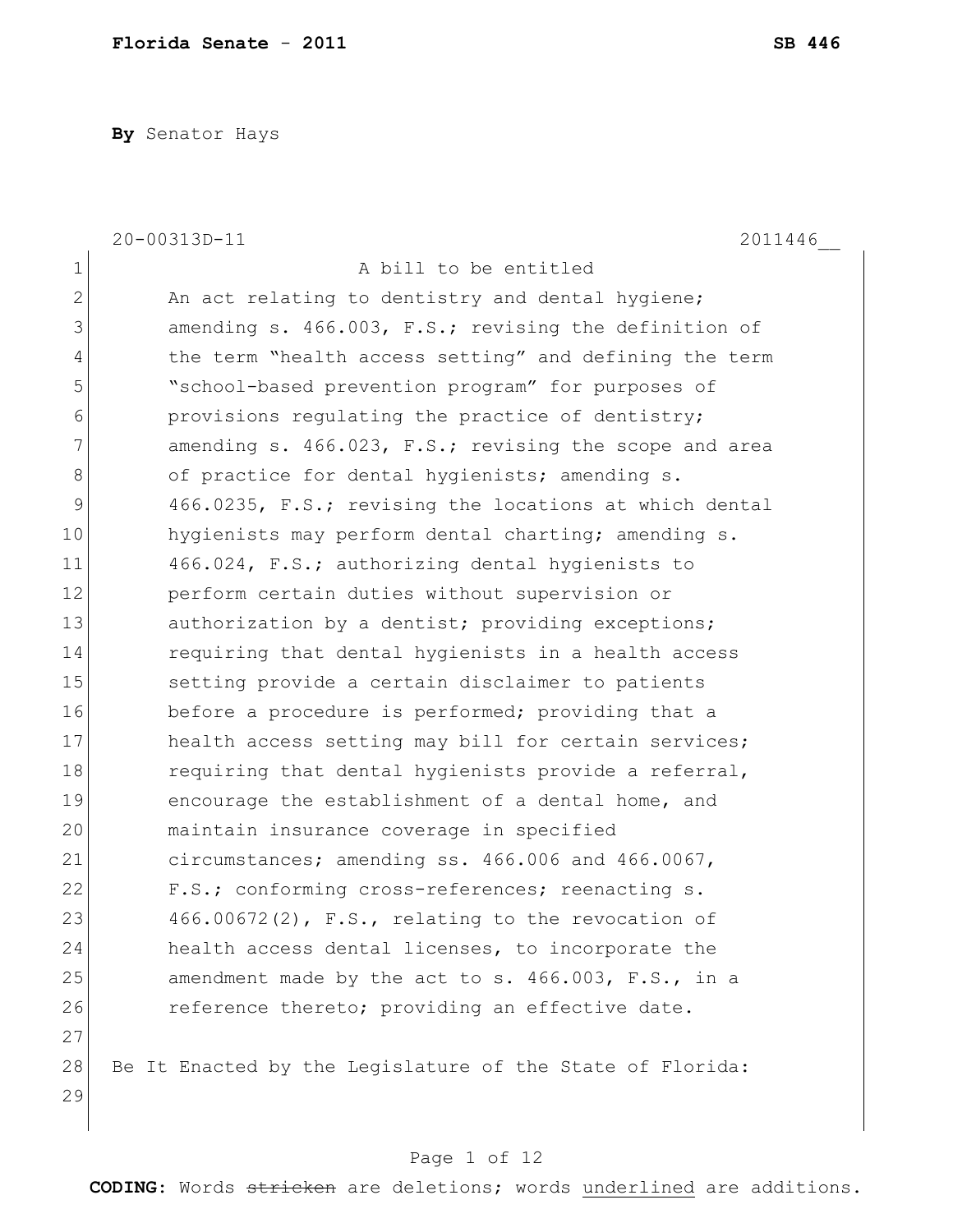|    | 20-00313D-11<br>2011446                                          |
|----|------------------------------------------------------------------|
|    |                                                                  |
| 30 | Section 1. Subsection (14) of section 466.003, Florida           |
| 31 | Statutes, is amended, and subsection (15) is added to that       |
| 32 | section, to read:                                                |
| 33 | 466.003 Definitions. As used in this chapter:                    |
| 34 | (14) "Health access setting settings" means a program or an      |
| 35 | institution programs and institutions of the Department of       |
| 36 | Children and Family Services, the Department of Health, the      |
| 37 | Department of Juvenile Justice, a nonprofit community health     |
| 38 | center centers, a Head Start center centers, a federally         |
| 39 | qualified health center or look-alike centers (FQHCs), FQHC      |
| 40 | look-alikes as defined by federal law, a school-based prevention |
| 41 | program, a clinic and elinies operated by an accredited college  |
| 42 | eolleges of dentistry, or an accredited dental hygiene program   |
| 43 | in this state if such community service program or institution   |
| 44 | programs and institutions immediately reports report to the      |
| 45 | Board of Dentistry all violations of s. 466.027, s. 466.028, or  |
| 46 | other practice act or standard of care violations related to the |
| 47 | actions or inactions of a dentist, dental hygienist, or dental   |
| 48 | assistant engaged in the delivery of dental care in such setting |
| 49 | settings.                                                        |
| 50 | (15) "School-based prevention program" means preventive          |
| 51 | oral health services offered at a school by one of the entities  |
| 52 | defined in subsection (14) or by a nonprofit organization that   |
| 53 | is exempt from federal income taxation under s. 501(a) of the    |
| 54 | Internal Revenue Code, and described in s. $501(c)$ (3) of the   |

56 Section 2. Subsections (2) and (3) of section 466.023, 57 Florida Statutes, are amended to read:

55 Internal Revenue Code.

58 466.023 Dental hygienists; scope and area of practice.-

#### Page 2 of 12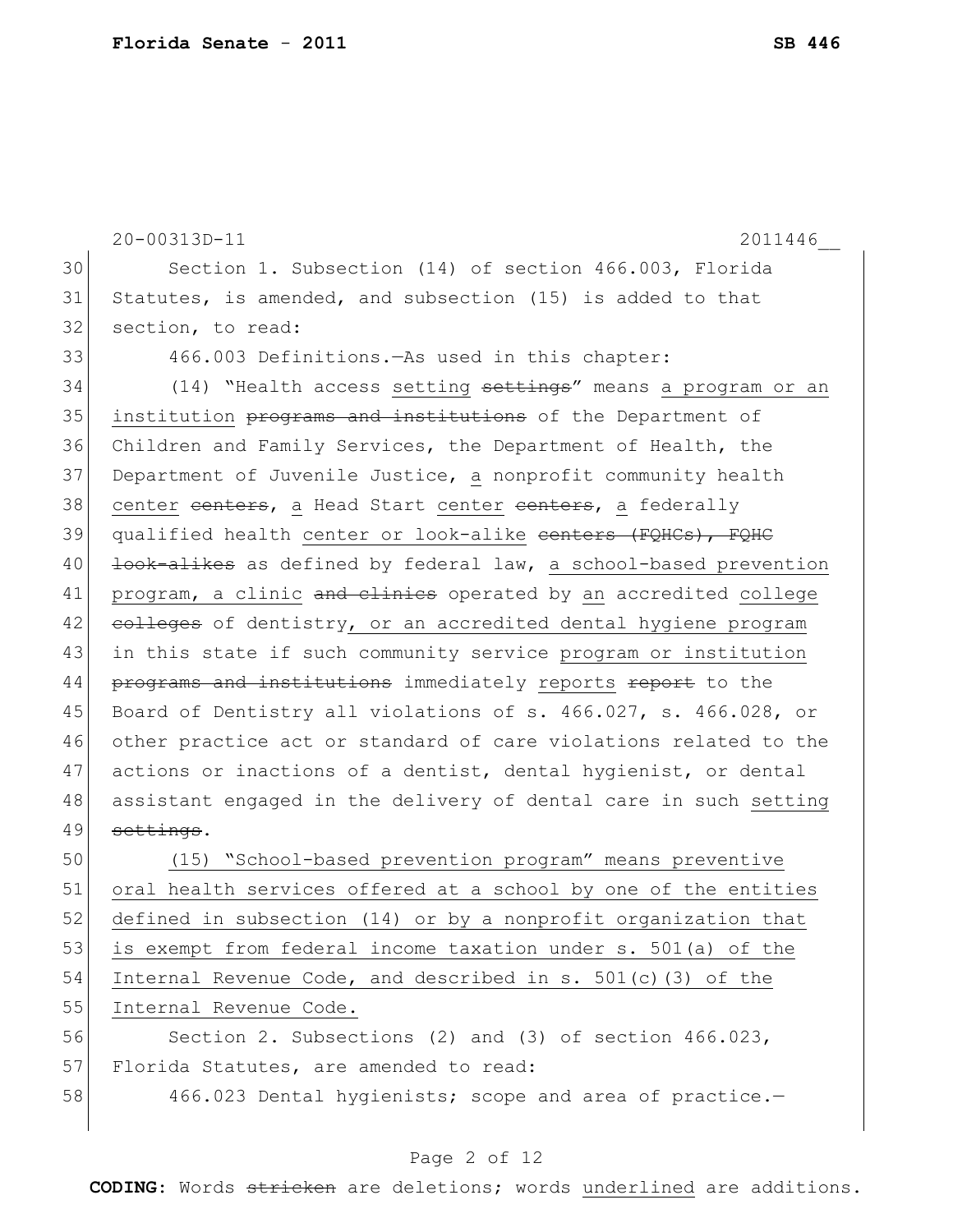|    | 20-00313D-11<br>2011446                                                        |
|----|--------------------------------------------------------------------------------|
| 59 | (2) Dental hygienists may perform their duties:                                |
| 60 | (a) In the office of a licensed dentist;                                       |
| 61 | (b) In public health programs and institutions of the                          |
| 62 | Department of Children and Family Services, Department of                      |
| 63 | Health, and Department of Juvenile Justice under the general                   |
| 64 | supervision of a licensed dentist; or                                          |
| 65 | (c) In a health access setting as defined in s. 466.003; or                    |
| 66 | (d) $\left\{\n e\right\}$ Upon a patient of record of a dentist who has issued |
| 67 | a prescription for the services of a dental hygienist, which                   |
| 68 | prescription shall be valid for 2 years unless a shorter length                |
| 69 | of time is designated by the dentist, in:                                      |
| 70 | 1. Licensed public and private health facilities;                              |
| 71 | 2. Other public institutions of the state and federal                          |
| 72 | government;                                                                    |
| 73 | 3. Public and private educational institutions;                                |
| 74 | 4. The home of a nonambulatory patient; and                                    |
| 75 | 5. Other places in accordance with the rules of the board.                     |
| 76 |                                                                                |
| 77 | However, the dentist issuing such prescription shall remain                    |
| 78 | responsible for the care of such patient. As used in this                      |
| 79 | subsection, "patient of record" means a patient upon whom a                    |
| 80 | dentist has taken a complete medical history, completed a                      |
| 81 | clinical examination, recorded any pathological conditions, and                |
| 82 | prepared a treatment plan.                                                     |
| 83 | (3) Dental hygienists may, without supervision, provide                        |
| 84 | educational programs, faculty or staff training programs, and                  |
| 85 | authorized fluoride rinse programs; apply fluorides; instruct a                |
| 86 | patient in oral hygiene care; supervise the oral hygiene care of               |
| 87 | a patient; $\tau$ and perform other services that which do not involve         |
|    |                                                                                |

## Page 3 of 12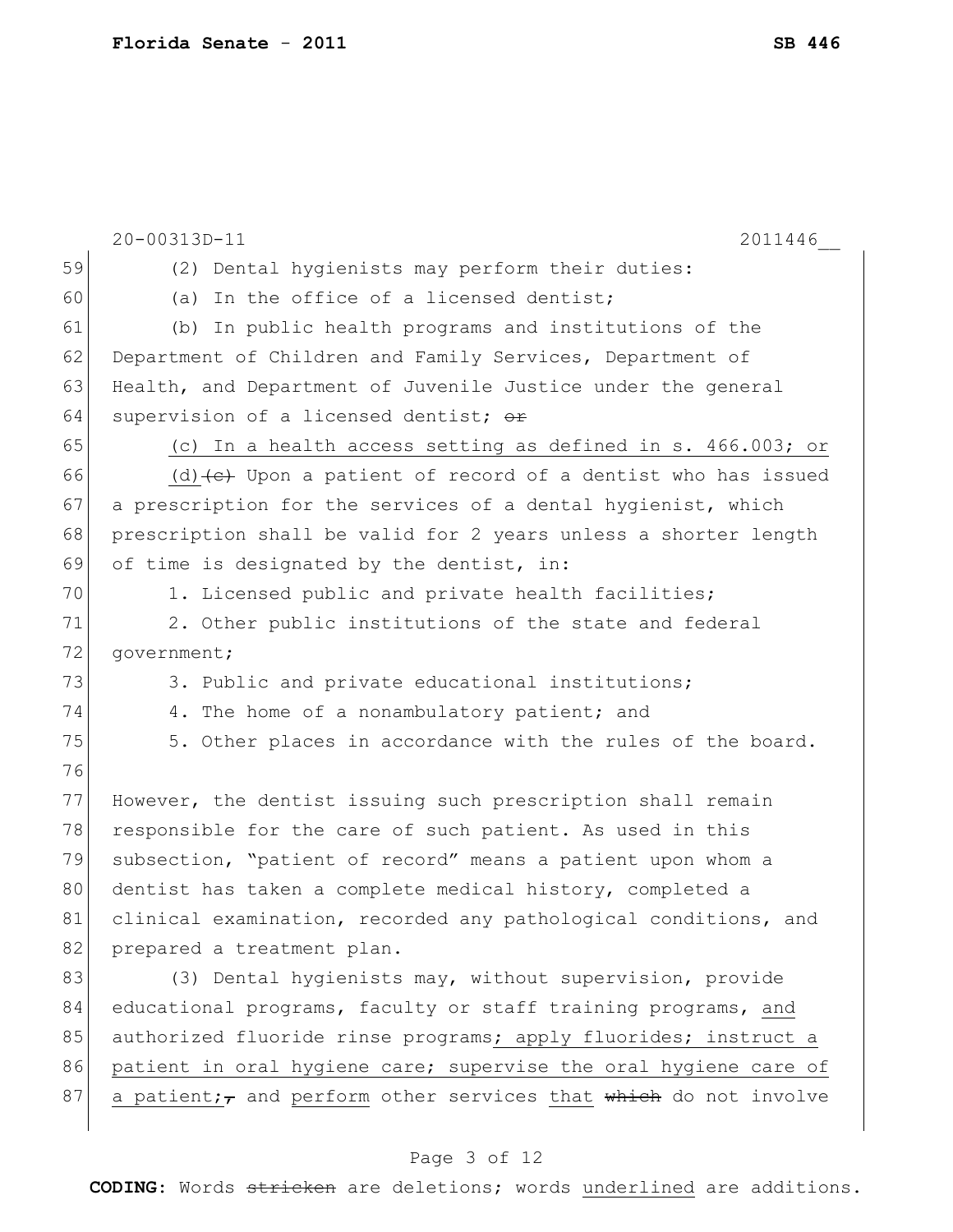|     | 20-00313D-11<br>2011446                                          |
|-----|------------------------------------------------------------------|
| 88  | diagnosis or treatment of dental conditions and that which       |
| 89  | services are approved by rule of the board.                      |
| 90  | Section 3. Subsection (2) of section 466.0235, Florida           |
| 91  | Statutes, is amended to read:                                    |
| 92  | 466.0235 Dental charting.-                                       |
| 93  | (2) A dental hygienist may, without supervision and within       |
| 94  | the lawful scope of his or her duties as authorized by law,      |
| 95  | perform dental charting of hard and soft tissues in public and   |
| 96  | private educational institutions of the state and Federal        |
| 97  | Government, nursing homes, assisted living and long-term care    |
| 98  | facilities, community health centers, county health departments, |
| 99  | mobile dental or health units, health access settings as defined |
| 100 | in s. 466.003, and epidemiological surveys for public health. A  |
| 101 | dental hygienist may also perform dental charting on a volunteer |
| 102 | basis at health fairs.                                           |
| 103 | Section 4. Section 466.024, Florida Statutes, is amended to      |
| 104 | read:                                                            |
| 105 | 466.024 Delegation of duties; expanded functions.-               |
| 106 | (1) A dentist may not delegate irremediable tasks to a           |
| 107 | dental hygienist or dental assistant, except as provided by law. |
| 108 | A dentist may delegate remediable tasks to a dental hygienist or |
| 109 | dental assistant when such tasks pose no risk to the patient. A  |
| 110 | dentist may only delegate remediable tasks so defined by law or  |
| 111 | rule of the board. The board by rule shall designate which tasks |
| 112 | are remediable and delegable, except that the following are by   |
| 113 | law found to be remediable and delegable:                        |
| 114 | (a) Taking impressions for study casts but not for the           |

115 purpose of fabricating any intraoral restorations or orthodontic 116 appliance.

#### Page 4 of 12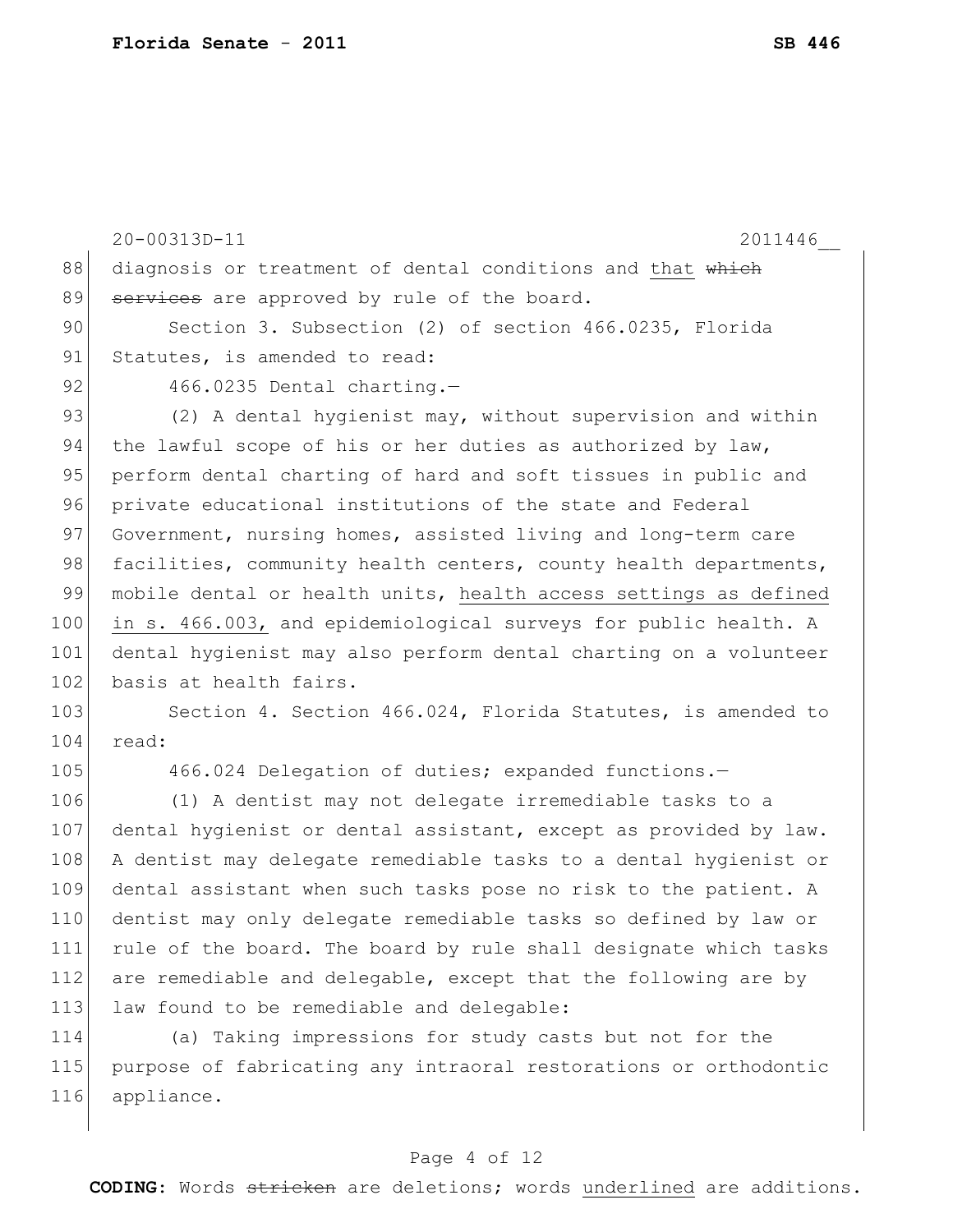|     | 20-00313D-11<br>2011446                                         |
|-----|-----------------------------------------------------------------|
| 117 | (b) Placing periodontal dressings.                              |
| 118 | (c) Removing periodontal or surgical dressings.                 |
| 119 | (d) Removing sutures.                                           |
| 120 | (e) Placing or removing rubber dams.                            |
| 121 | (f) Placing or removing matrices.                               |
| 122 | (g) Placing or removing temporary restorations.                 |
| 123 | (h) Applying cavity liners, varnishes, or bases.                |
| 124 | (i) Polishing amalgam restorations.                             |
| 125 | (j) Polishing clinical crowns of the teeth for the purpose      |
| 126 | of removing stains but not changing the existing contour of the |
| 127 | tooth.                                                          |
| 128 | (k) Obtaining bacteriological cytological specimens not         |
| 129 | involving cutting of the tissue.                                |
| 130 |                                                                 |
| 131 | Nothing in This subsection does not shall be construed to limit |
| 132 | delegable tasks to those specified herein.                      |
| 133 | (2) A dental hygienist licensed in this state may perform       |
| 134 | the following remediable tasks in a health access setting as    |
| 135 | defined in s. 466.003 without the physical presence, prior      |
| 136 | examination, or authorization of a dentist:                     |
| 137 | (a) Perform dental charting as defined in s. 466.0235 and       |
| 138 | as provided by rule.                                            |
| 139 | (b) Measure and record a patient's blood pressure rate,         |
| 140 | pulse rate, respiration rate, and oral temperature.             |
| 141 | (c) Record a patient's case history.                            |
| 142 | (d) Apply topical fluorides, including fluoride varnishes,      |
| 143 | which are approved by the American Dental Association or the    |
| 144 | Food and Drug Administration.                                   |
| 145 | (e) Apply dental sealants.                                      |
|     |                                                                 |

## Page 5 of 12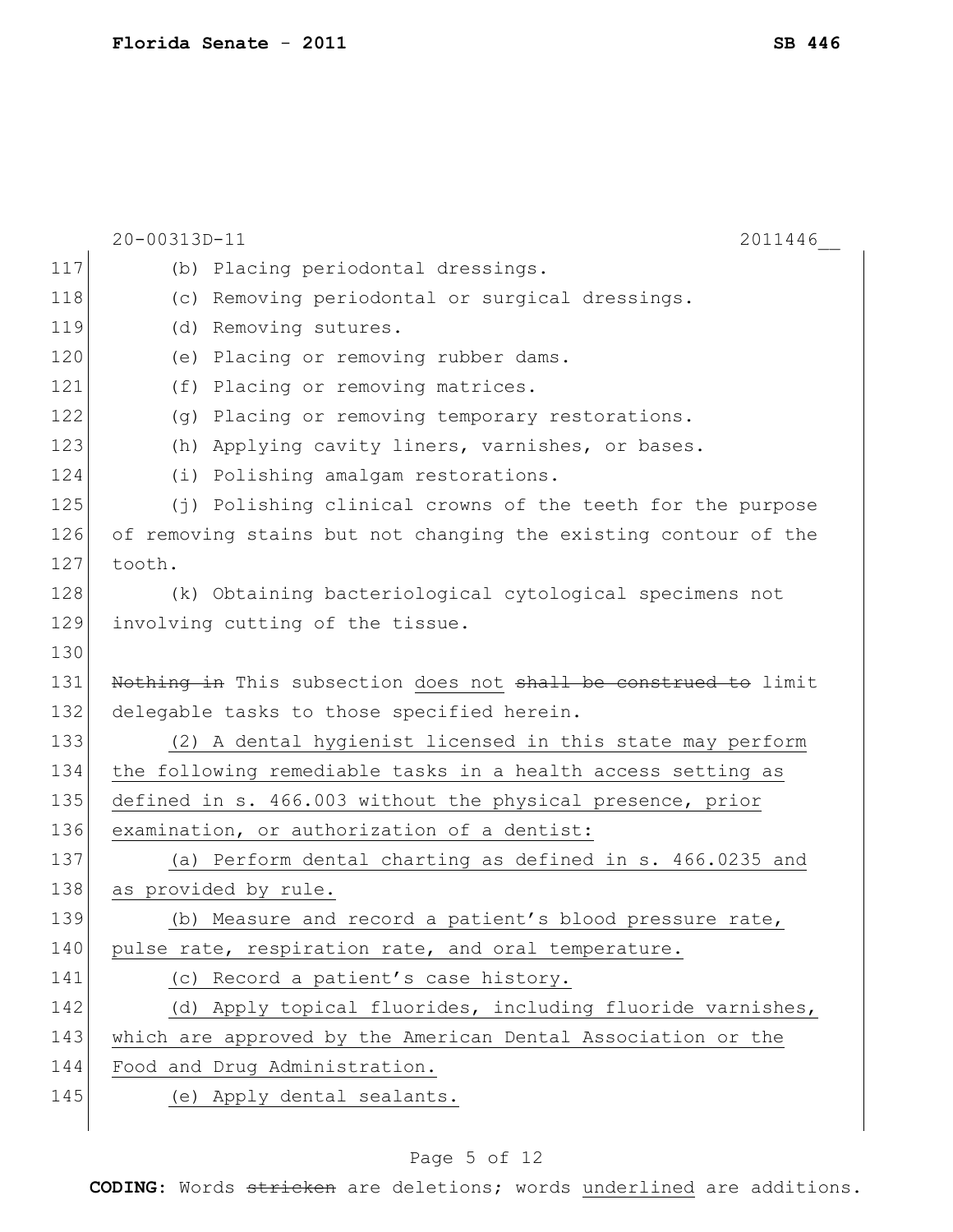|     | 20-00313D-11<br>2011446                                          |
|-----|------------------------------------------------------------------|
| 146 | (f) Remove calculus deposits, accretions, and stains from        |
| 147 | exposed surfaces of the teeth and from tooth surfaces within the |
| 148 | gingival sulcus.                                                 |
| 149 | 1. A dentist licensed under this chapter or a physician          |
| 150 | licensed under chapter 458 or chapter 459 must give medical      |
| 151 | clearance before a dental hygienist removes calculus deposits,   |
| 152 | accretions, and stains from exposed surfaces of the teeth or     |
| 153 | from tooth surfaces within the gingival sulcus.                  |
| 154 | 2. A dentist shall conduct a dental examination on a             |
| 155 | patient within 13 months after a dental hygienist removes the    |
| 156 | patient's calculus deposits, accretions, and stains from exposed |
| 157 | surfaces of the teeth or from tooth surfaces within the gingival |
| 158 | sulcus. Additional oral hygiene services may not be performed    |
| 159 | under this paragraph without a clinical examination by a dentist |
| 160 | who is licensed under this chapter.                              |
| 161 |                                                                  |
| 162 | This subsection does not authorize a dental hygienist to perform |
| 163 | root planing or gingival curettage without supervision by a      |
| 164 | dentist.                                                         |
| 165 | (3) For all remediable tasks listed in subsection $(2)$ , the    |
| 166 | following disclaimer must be provided to the patient in writing  |
| 167 | before any procedure is performed:                               |
| 168 | (a) The services being offered are not a substitute for a        |
| 169 | comprehensive dental exam by a dentist.                          |
| 170 | (b) The diagnosis of caries, soft tissue disease, oral           |
| 171 | cancer, temporomandibular joint disease (TMJ), and dentofacial   |
| 172 | malocclusions will be completed only by a dentist in the context |
| 173 | of delivering a comprehensive dental exam.                       |
| 174 | (4) This section does not prevent a program operated by one      |
|     |                                                                  |

## Page 6 of 12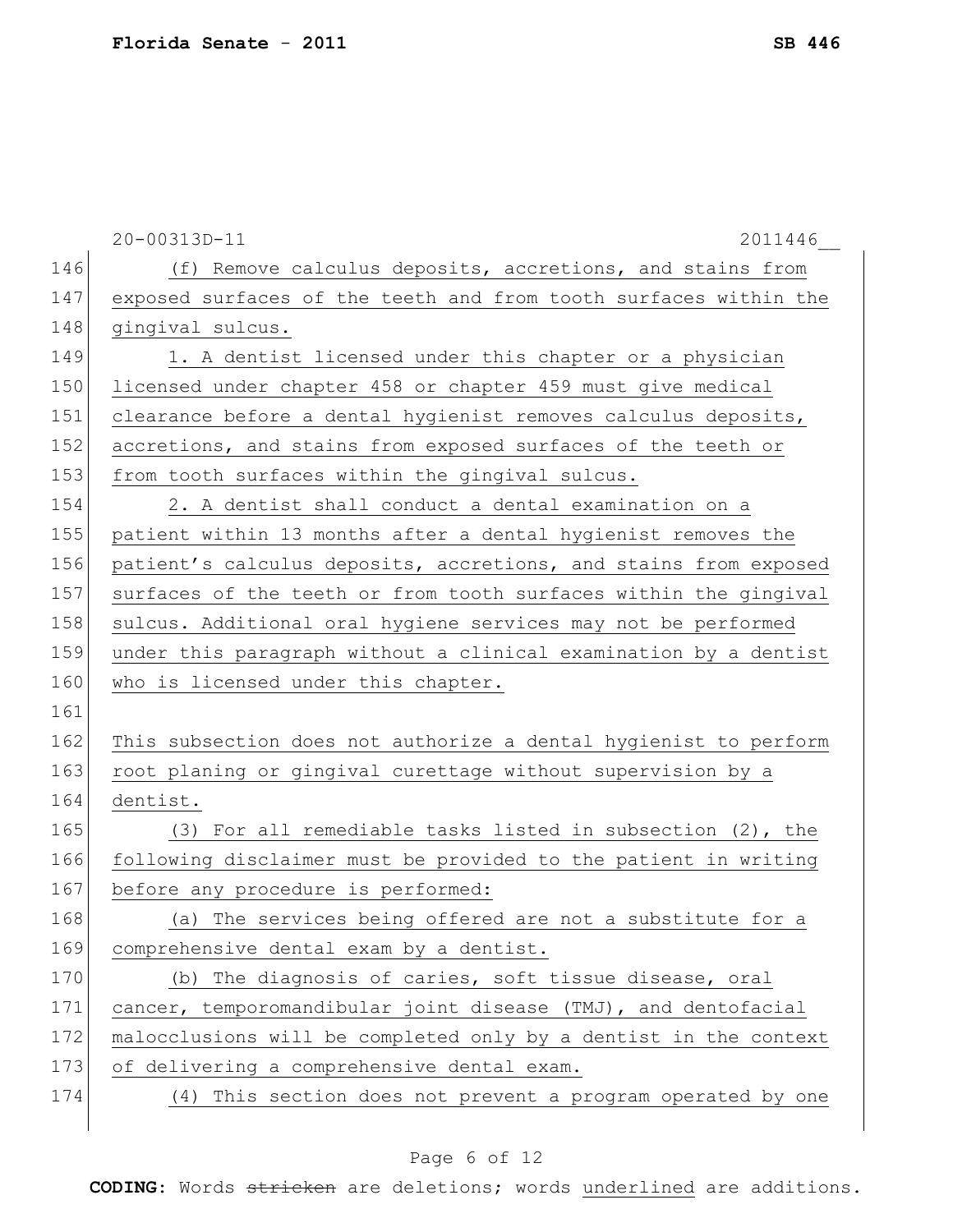|     | 20-00313D-11<br>2011446                                           |
|-----|-------------------------------------------------------------------|
| 175 | of the health access settings as defined in s. 466.003 or a       |
| 176 | nonprofit organization that is exempt from federal income         |
| 177 | taxation under s. 501(a) of the Internal Revenue Code and         |
| 178 | described in $s. 501(c)$ (3) of the Internal Revenue Code from    |
| 179 | billing and obtaining reimbursement for the services described    |
| 180 | in this section which are provided by a dental hygienist or from  |
| 181 | making or maintaining any records pursuant to s. 456.057          |
| 182 | necessary to obtain reimbursement.                                |
| 183 | (5) A dental hygienist who performs, without supervision,         |
| 184 | the remediable tasks listed in subsection (2) shall:              |
| 185 | (a) Provide a dental referral in strict compliance with           |
| 186 | federal and state patient referral, anti-kickback, and patient    |
| 187 | brokering laws.                                                   |
| 188 | (b) Encourage the establishment of a dental home.                 |
| 189 | (c) Maintain professional malpractice insurance coverage          |
| 190 | that has minimum limits of \$100,000 per occurrence and \$300,000 |
| 191 | in the aggregate through the employing health access setting or   |
| 192 | individual policy.                                                |
| 193 | $(6)$ $(2)$ Notwithstanding subsection (1) or subsection (2), a   |
| 194 | dentist may delegate the tasks of gingival curettage and root     |
| 195 | planing to a dental hygienist but not to a dental assistant.      |
| 196 | $(7)$ $(3)$ All other remediable tasks shall be performed under   |
| 197 | the direct, indirect, or general supervision of a dentist, as     |
| 198 | determined by rule of the board, and after such formal or on-     |
| 199 | the-job training by the dental hygienist or dental assistant as   |
| 200 | the board by rule may require. The board by rule may establish a  |
| 201 | certification process for expanded-duty dental assistants,        |
| 202 | establishing such training or experience criteria or              |
| 203 | examinations as it deems necessary and specifying which tasks     |
|     |                                                                   |

## Page 7 of 12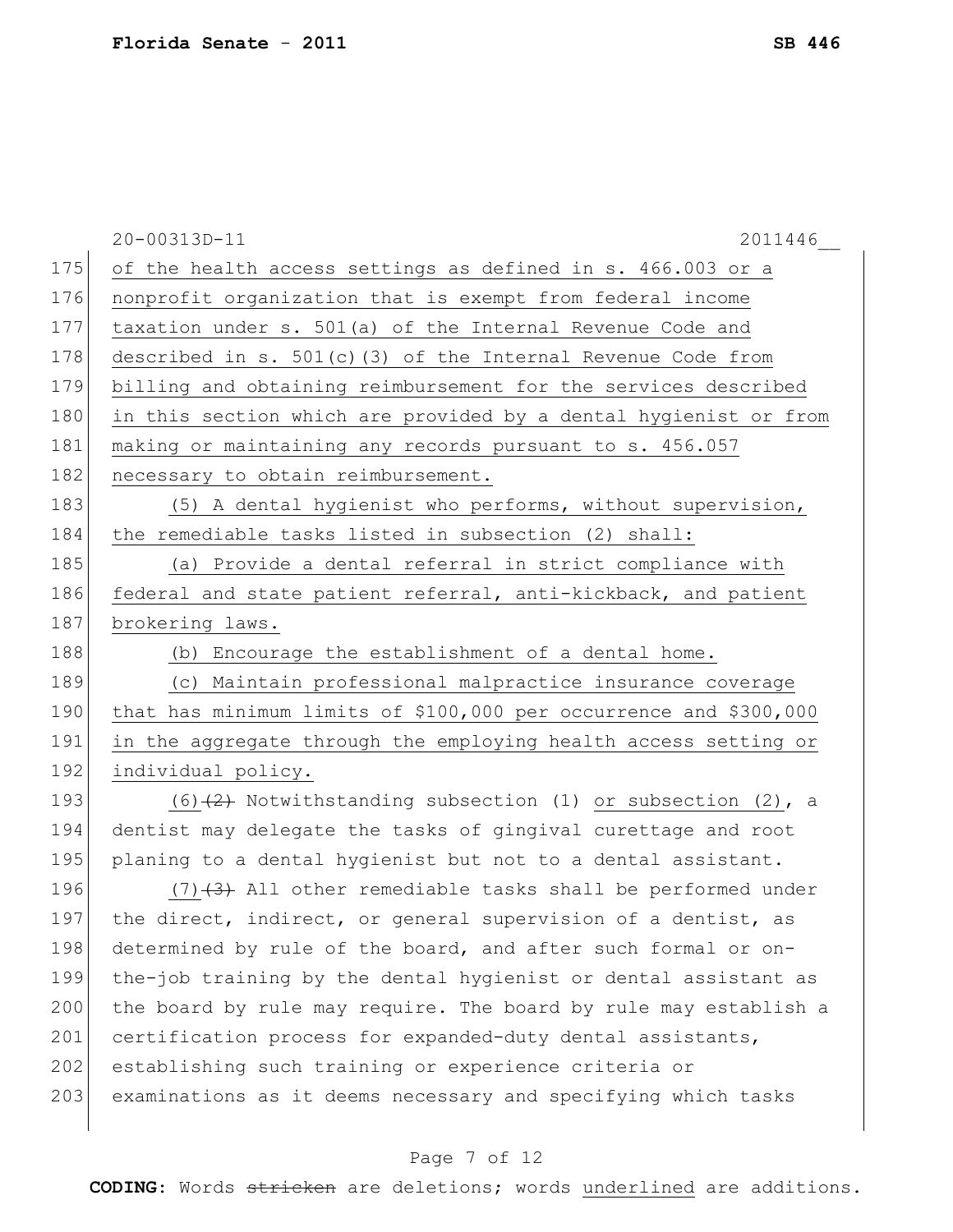20-00313D-11 2011446\_\_ 204 may be delegable only to such assistants. If the board does 205 establish such a certification process, the department shall 206 implement the application process for such certification and 207 administer any examinations required. 208 (8) $(4)$  Notwithstanding subsection (1) or subsection (2), a 209 dentist may not delegate to anyone other than another licensed 210 dentist: 211 (a) Any prescription of drugs or medications requiring the 212 written order or prescription of a licensed dentist or 213 physician. 214 (b) Any diagnosis for treatment or treatment planning. 215 (9)  $(5)$  Notwithstanding any other provision of law, a 216 dentist is primarily responsible for all procedures delegated by 217 her or him. 218  $(10)$   $(6)$  A No dental assistant may not shall perform an 219 intraoral procedure except after such formal or on-the-job  $220$  training as the board by rule shall prescribe. 221 Section 5. Paragraph (c) of subsection (2) of section 222 466.006, Florida Statutes, is amended to read:  $223$  466.006 Examination of dentists.  $-$ 224 (2) An applicant shall be entitled to take the examinations 225 required in this section to practice dentistry in this state if 226 the applicant: 227 (c)1. Has successfully completed the National Board of 228 Dental Examiners dental examination within 10 years after  $\theta$  the 229 date of application; or 230 2. Has an active health access dental license in this 231 state; and 232 a. The applicant has at least 5,000 hours within 4

#### Page 8 of 12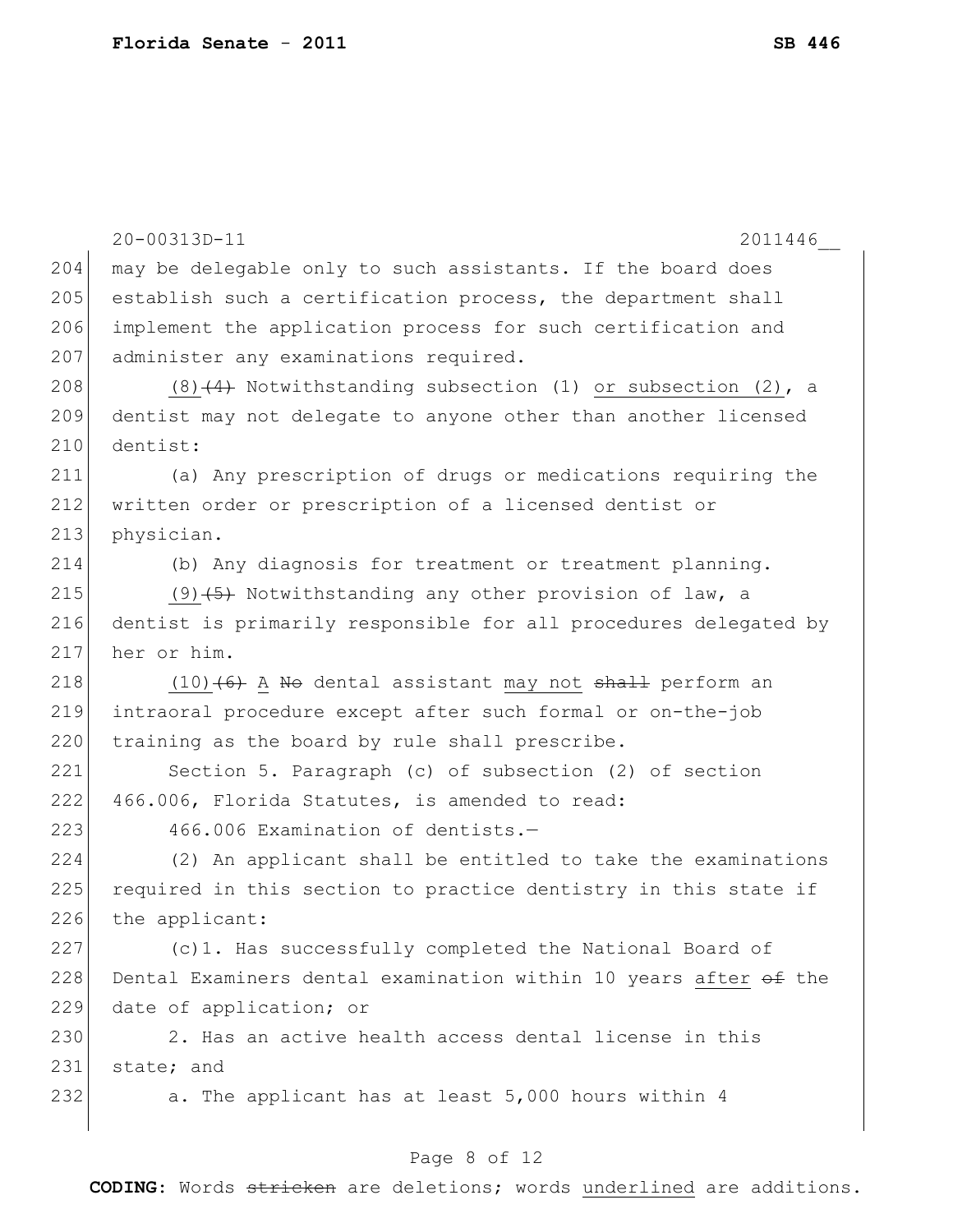20-00313D-11 2011446\_\_ 233 consecutive years of clinical practice experience providing 234 direct patient care in a health access setting as defined in s. 235 466.003  $\textbf{s}$ . 466.003 (14); the applicant is a retired veteran 236 dentist of any branch of the United States Armed Services who 237 has practiced dentistry while on active duty and has at least 238 3,000 hours within 3 consecutive years of clinical practice 239 experience providing direct patient care in a health access 240 setting as defined in s.  $466.003$  s.  $466.003(14)$ ; or the 241 applicant has provided a portion of his or her salaried time 242 teaching health profession students in any public education 243 setting, including, but not limited to, a community college, 244 college, or university, and has at least 3,000 hours within 3 245 consecutive years of clinical practice experience providing 246 direct patient care in a health access setting as defined in s.  $247$  466.003 <del>s. 466.003(14)</del>; 248 b. The applicant has not been disciplined by the board, 249 except for citation offenses or minor violations; 250 c. The applicant has not filed a report pursuant to s. 251 456.049; and 252 d. The applicant has not been convicted of or pled nolo 253 contendere to, regardless of adjudication, any felony or 254 misdemeanor related to the practice of a health care profession. 255 Section 6. Section 466.0067, Florida Statutes, is amended 256 to read:

257 466.0067 Application for health access dental license.—The 258 Legislature finds that there is an important state interest in 259 attracting dentists to practice in underserved health access 260 settings in this state and further, that allowing out-of-state 261 dentists who meet certain criteria to practice in health access

#### Page 9 of 12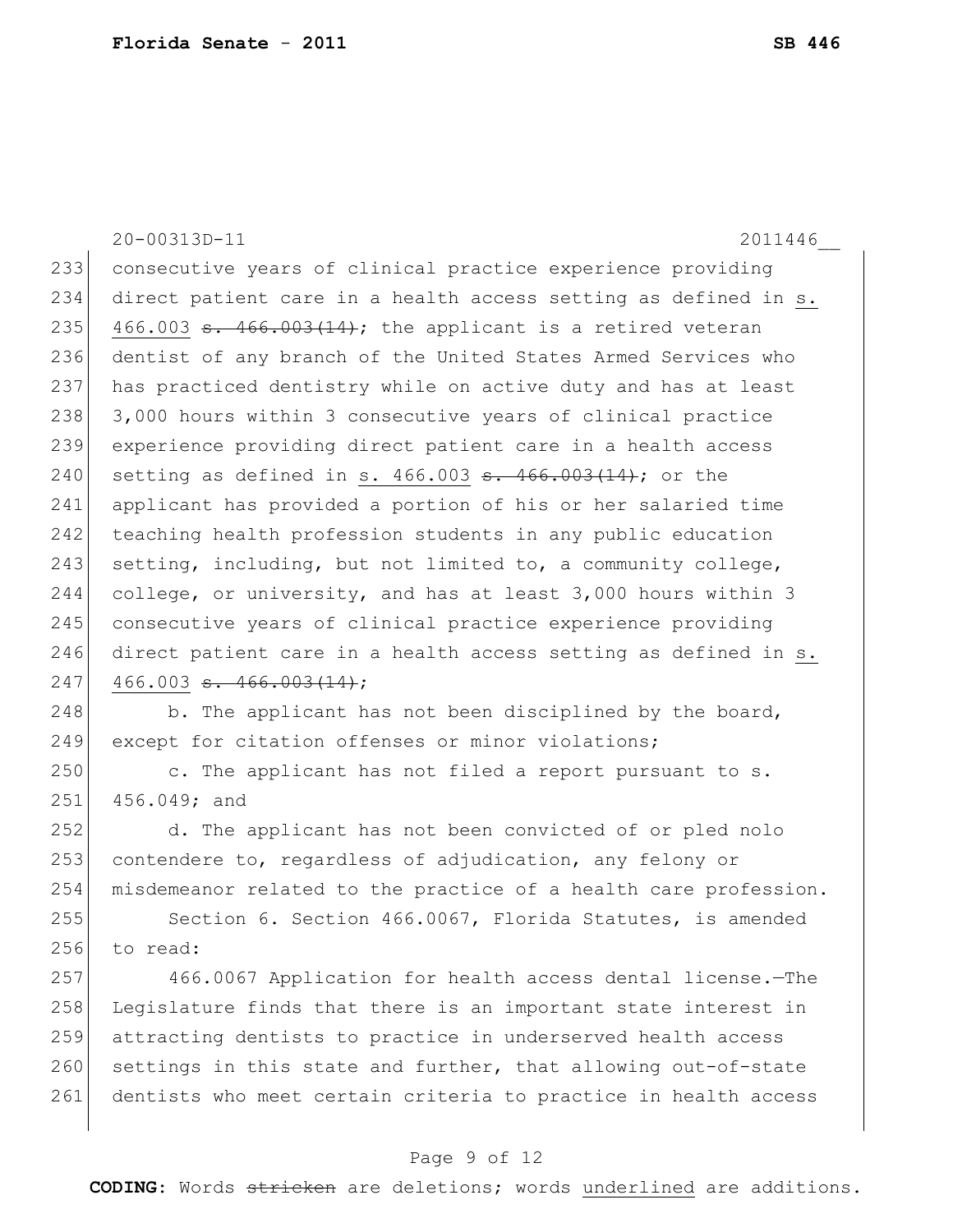20-00313D-11 2011446\_\_ 262 settings without the supervision of a dentist licensed in this 263 state is substantially related to achieving this important state 264 interest. Therefore, notwithstanding the requirements of s. 265 466.006, the board shall grant a health access dental license to 266 practice dentistry in this state in health access settings as 267 defined in s.  $466.003$   $\frac{1466.003(14)}{140.003(14)}$  to an applicant that: 268 (1) Files an appropriate application approved by the board; 269 (2) Pays an application license fee for a health access 270 dental license, laws-and-rule exam fee, and an initial licensure 271 fee. The fees specified in this subsection may not differ from 272 an applicant seeking licensure pursuant to s. 466.006; 273 (3) Has not been convicted of or pled nolo contendere to, 274 regardless of adjudication, any felony or misdemeanor related to 275 the practice of a health care profession; 276 (4) Submits proof of graduation from a dental school 277 accredited by the Commission on Dental Accreditation of the 278 American Dental Association or its successor agency; 279 (5) Submits documentation that she or he has completed, or 280 | will obtain prior to licensure, continuing education equivalent 281 to this state's requirement for dentists licensed under s. 282 466.006 for the last full reporting biennium before applying for 283 a health access dental license; 284 (6) Submits proof of her or his successful completion of 285 | parts I and II of the dental examination by the National Board 286 of Dental Examiners and a state or regional clinical dental 287 licensing examination that the board has determined effectively 288 measures the applicant's ability to practice safely; 289 (7) Currently holds a valid, active, dental license in good 290 standing which has not been revoked, suspended, restricted, or

#### Page 10 of 12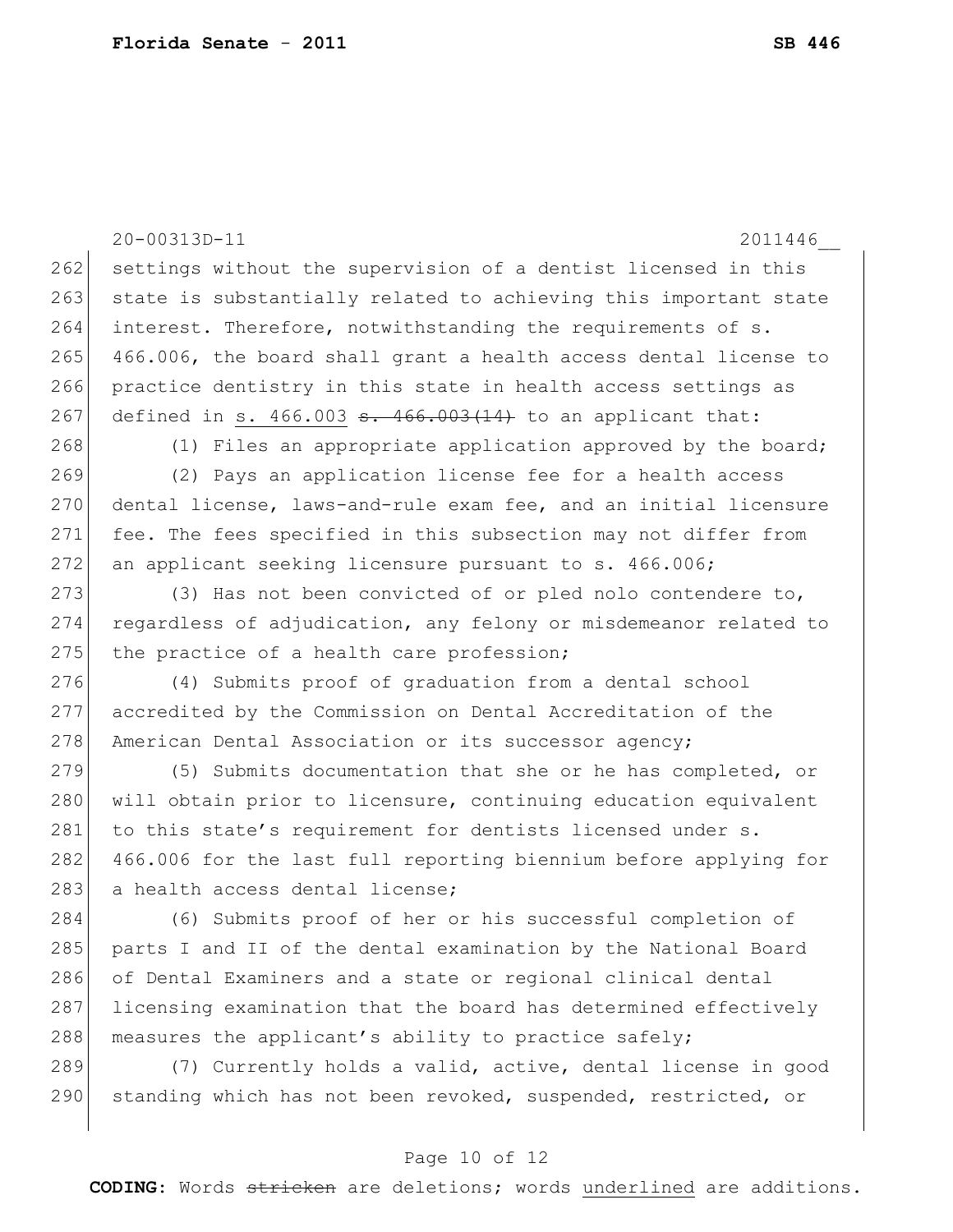|     | 20-00313D-11<br>2011446                                         |
|-----|-----------------------------------------------------------------|
| 291 | otherwise disciplined from another of the United States, the    |
| 292 | District of Columbia, or a United States territory;             |
| 293 | (8) Has never had a license revoked from another of the         |
| 294 | United States, the District of Columbia, or a United States     |
| 295 | territory;                                                      |
| 296 | (9) Has never failed the examination specified in s.            |
| 297 | 466.006, unless the applicant was reexamined pursuant to s.     |
| 298 | 466.006 and received a license to practice dentistry in this    |
| 299 | state;                                                          |
| 300 | (10) Has not been reported to the National Practitioner         |
| 301 | Data Bank, unless the applicant successfully appealed to have   |
| 302 | his or her name removed from the data bank;                     |
| 303 | (11) Submits proof that he or she has been engaged in the       |
| 304 | active, clinical practice of dentistry providing direct patient |
| 305 | care for 5 years immediately preceding the date of application, |
| 306 | or in instances when the applicant has graduated from an        |
| 307 | accredited dental school within the preceding 5 years, submits  |
| 308 | proof of continuous clinical practice providing direct patient  |
| 309 | care since graduation; and                                      |
| 310 | (12) Has passed an examination covering the laws and rules      |
| 311 | of the practice of dentistry in this state as described in s.   |
| 312 | $466.006(4)(a)$ .                                               |
| 313 | Section 7. For the purpose of incorporating the amendment       |
| 314 | made by this act to section 466.003, Florida Statutes, in a     |
| 315 | reference thereto, subsection (2) of section 466.00672, Florida |
| 316 | Statutes, is reenacted to read:                                 |
| 317 | 466.00672 Revocation of health access dental license.-          |
| 318 | (2) Failure of an individual licensed pursuant to s.            |
| 319 | 466.0067 to limit the practice of dentistry to health access    |
|     |                                                                 |

## Page 11 of 12